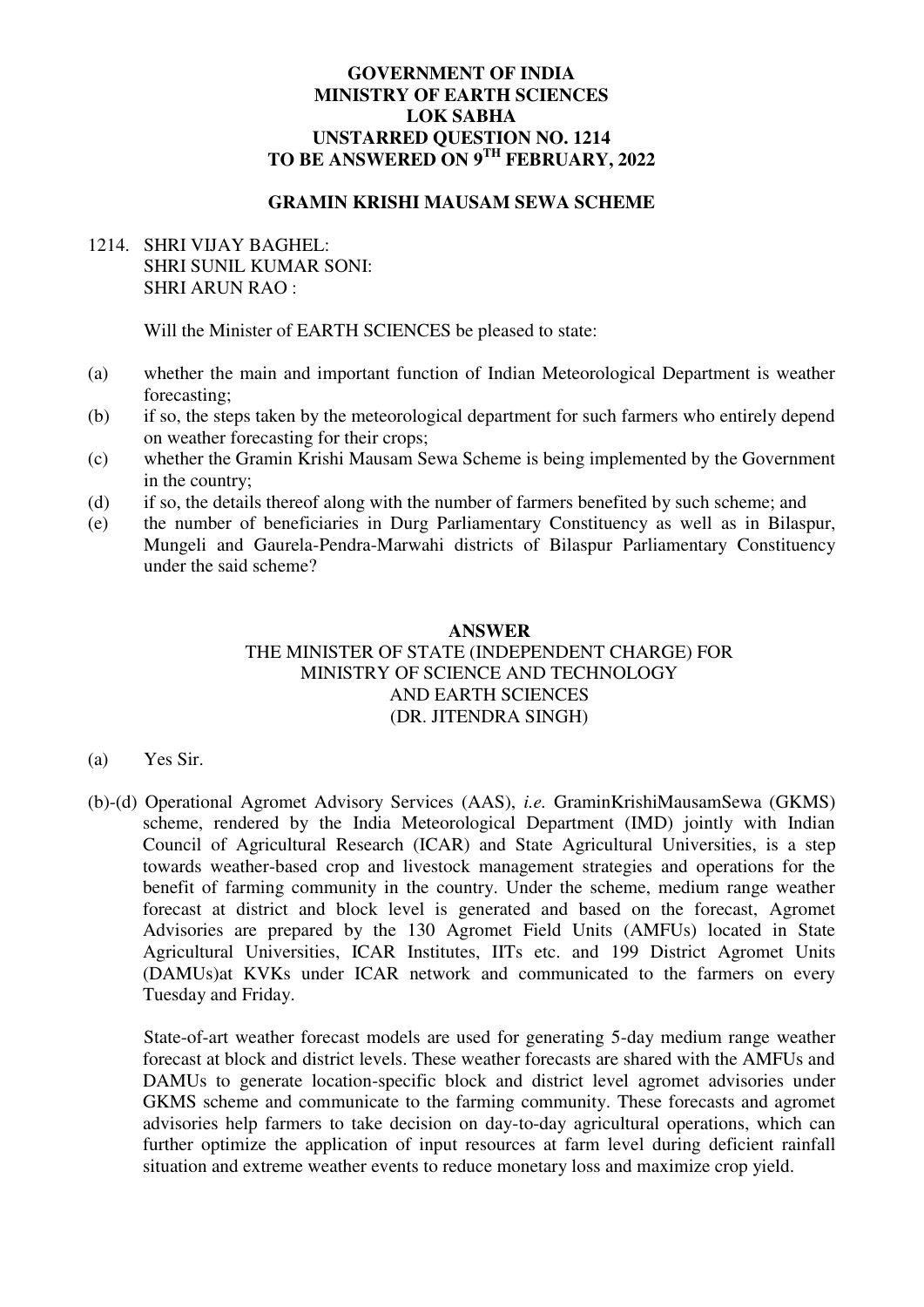Agromet Advisories are disseminated to the farmers through multichannel dissemination system like print and electronic media, Door Darshan, radio, internet etc. including SMS using mobile phones through Kisan Portal and also through private companies under Public Private Partnership (PPP) mode. 43.37 million farmers in the country receive the Agromet Advisories through SMS directly.

IMD also monitors rainfall situation & weather aberrations and issues alerts & warnings to the farmers time to time under GKMS scheme. SMS-based alerts and warnings for extreme weather events along with suitable remedial measures are issued to take timely operations by the farmers. Such alerts and warnings are also shared with State Department of Agriculture for the effective management of calamity.

Social media is also used for quicker dissemination of forecast and advisories to the farmers. At present farmers of 91,881 villages in 3325 Blocks have been covered through 10464 WhatsApp groups. State Agriculture Department officials of District and Block level are also included in these WhatsApp groups. Agromet advisories are also communicated through YouTube Channel by AMFUs and DAMUs across the country. Farmers feedback are also being collected and uploaded in YouTube Channel. In addition, advisories are also being circulated through a number of Facebook pages created by AMFUs and DAMUs. Initiative on collaboration with State Government has been taken up for integration of weather forecast and Agromet advisories with state government mobile apps and websites. The integration has been completed for Madhya Pradesh, Tamil Nadu, Gujarat, Rajasthan and Nagaland states and about 5.6 million farmers of above-mentioned states are getting benefitted from weather forecast and agromet advisories.

With the advancement of ICT, Farmers access the weather information including alerts and related agromet advisories specific to their districts through the mobile App *viz.,* 'Meghdoot' launched by Ministry of Earth Sciences, Government of India. These weather details are also accessible by farmers through another App 'KisanSuvidha', launched by Ministry of Agriculture & Farmers Welfare. Also, a few AMFUs have developed mobile Apps to facilitate quick dissemination of agromet advisories to the farmers of their region.

IMD is taking continuous efforts to popularize the services among the farming community by organising Farmers' Awareness Programmes (FAPs) in collaboration with AMFUs and DAMUs in various parts of the country. IMD along with the experts from AMFUs and DAMUs also participate in KisanMelas, Farmers' Day etc. to create awareness about the services, so that more farmers get benefitted.

After successful implementation of district level AAS, DAMUs are being established at KrishiVigyanKendras (KVKs) in collaboration with ICAR to implement block level Agromet Advisory Services (AAS). Block level weather forecast and Agromet Advisories will aid the farmers in taking decision on day-to-day agricultural operations at micro-level.